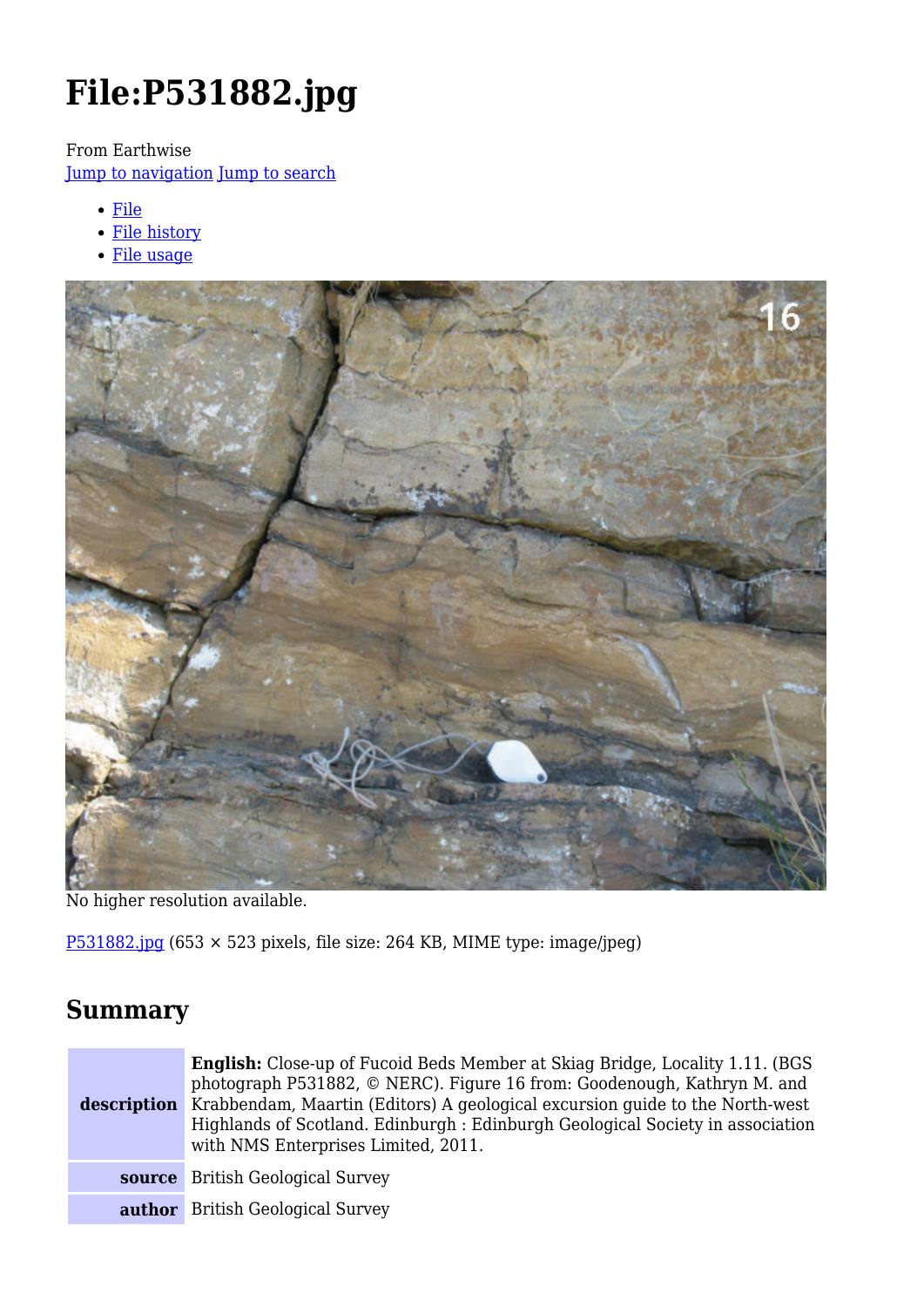## **Licencing**

{{subst:Custom license marker added by UW}}

Download of 1000 x 1000 pixel images is free for all non-commercial use - all we ask in return is for you to acknowledge BGS when using our images. Click our Terms and Conditions link below for information on acknowledgement text, and to find out about using our images commercially. **Copyright**

The images featured on this site unless otherwise indicated are copyright material of the UK Research and Innovation (UKRI), of which the British Geological Survey is a component body. The British Geological Survey encourages the use of its material in promoting geological and environmental sciences. The images may be reproduced free of charge for any non-commercial use in any format or medium provided they are reproduced accurately and not used in a misleading or derogatory context. Where any images on this site are being republished or copied to others, the source of the material must be identified and the copyright status acknowledged. The permission to reproduce UKRI protected material does not extend to any images on this site which are identified as being the copyright of a third party. Authorisation to reproduce such material must be obtained from the copyright holders concerned.

#### **Non-commercial Use**

Use of the images downloaded from this site and reproduced digitally or otherwise may only be used for non-commercial purposes, which are:-

- Private study or research for a non-commercial purpose
- Education for teaching, preparation and examination purposes

When using the images please credit 'British Geological Survey' and include the catalogue reference ('P Number') of the item to allow others to access the original image or document. Noncommercial users of the images from this site are restricted to downloading no more than 30 images, without seeking further permission from [enquiries@bgs.ac.uk](mailto:enquiries@bgs.ac.uk)

#### **Commercial Use**

For commercial use of these images for which higher resolution images are available, individual permissions and/or licences arrangements should be agreed by contacting [enquiries@bgs.ac.uk](mailto:enquiries@bgs.ac.uk) Commercial use will include publications in books (including educational books), newspapers, journals, magazines, CDs and DVDs, etc, where a cover charge is applied; broadcasts on TV, film and theatre; and display in trade fairs, galleries, etc. If you are in doubt as to whether your intended use is commercial, please contact [enquiries@bgs.ac.uk](mailto:enquiries@bgs.ac.uk)

#### **Warranty**

Use of the images downloaded from this site is at the users own risk. UKRI gives no warranty as to the quality of the images or the medium on which they are provided or their suitability for any use.

#### **Ordnance Survey topography**

Maps and diagrams in Earthwise use topography based on Ordnance Survey mapping. The National Grid and other Ordnance Survey data ©Crown Copyright and database rights 2015. Ordnance Survey Licence No. 100021290 EUL.

### **File history**

Click on a date/time to view the file as it appeared at that time.

**Date/Time Thumbnail Dimensions User Comment** current [19:36, 18 December 2015](http://earthwise.bgs.ac.uk/images/3/31/P531882.jpg) 653 × 523 (264 KB) **[Scotfot](http://earthwise.bgs.ac.uk/index.php/User:Scotfot)** ([talk](http://earthwise.bgs.ac.uk/index.php/User_talk:Scotfot) | [contribs](http://earthwise.bgs.ac.uk/index.php/Special:Contributions/Scotfot)) User created page with UploadWizard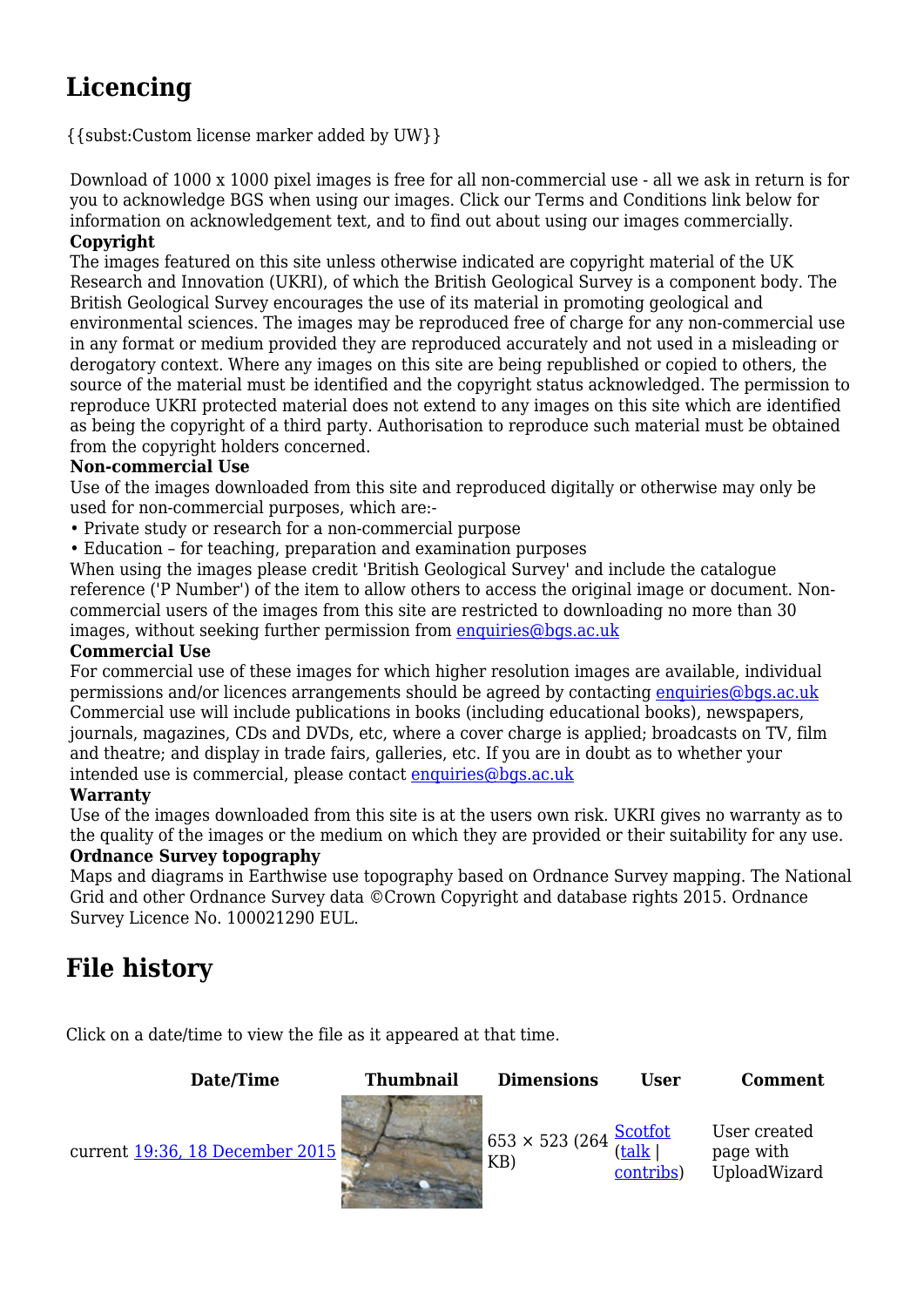You cannot overwrite this file.

### **File usage**

The following page links to this file:

[Foreland succession of the Loch Assynt roadside, North-west Highlands - an excursion](http://earthwise.bgs.ac.uk/index.php/Foreland_succession_of_the_Loch_Assynt_roadside,_North-west_Highlands_-_an_excursion)

Retrieved from ['http://earthwise.bgs.ac.uk/index.php?title=File:P531882.jpg&oldid=23983](http://earthwise.bgs.ac.uk/index.php?title=File:P531882.jpg&oldid=23983)' [Categories:](http://earthwise.bgs.ac.uk/index.php/Special:Categories)

- [License tags](http://earthwise.bgs.ac.uk/index.php/Category:License_tags)
- [Uploaded with UploadWizard](http://earthwise.bgs.ac.uk/index.php/Category:Uploaded_with_UploadWizard)

### **Navigation menu**

### **Personal tools**

- Not logged in
- [Talk](http://earthwise.bgs.ac.uk/index.php/Special:MyTalk)
- [Contributions](http://earthwise.bgs.ac.uk/index.php/Special:MyContributions)
- [Log in](http://earthwise.bgs.ac.uk/index.php?title=Special:UserLogin&returnto=File%3AP531882.jpg&returntoquery=action%3Dmpdf)
- [Request account](http://earthwise.bgs.ac.uk/index.php/Special:RequestAccount)

### **Namespaces**

- [File](http://earthwise.bgs.ac.uk/index.php/File:P531882.jpg)
- [Discussion](http://earthwise.bgs.ac.uk/index.php?title=File_talk:P531882.jpg&action=edit&redlink=1)

 $\Box$ 

### **Variants**

### **Views**

- [Read](http://earthwise.bgs.ac.uk/index.php/File:P531882.jpg)
- [Edit](http://earthwise.bgs.ac.uk/index.php?title=File:P531882.jpg&action=edit)
- [View history](http://earthwise.bgs.ac.uk/index.php?title=File:P531882.jpg&action=history)
- [PDF Export](http://earthwise.bgs.ac.uk/index.php?title=File:P531882.jpg&action=mpdf)

 $\overline{\phantom{a}}$ 

### **More**

### **Search**

Search Go